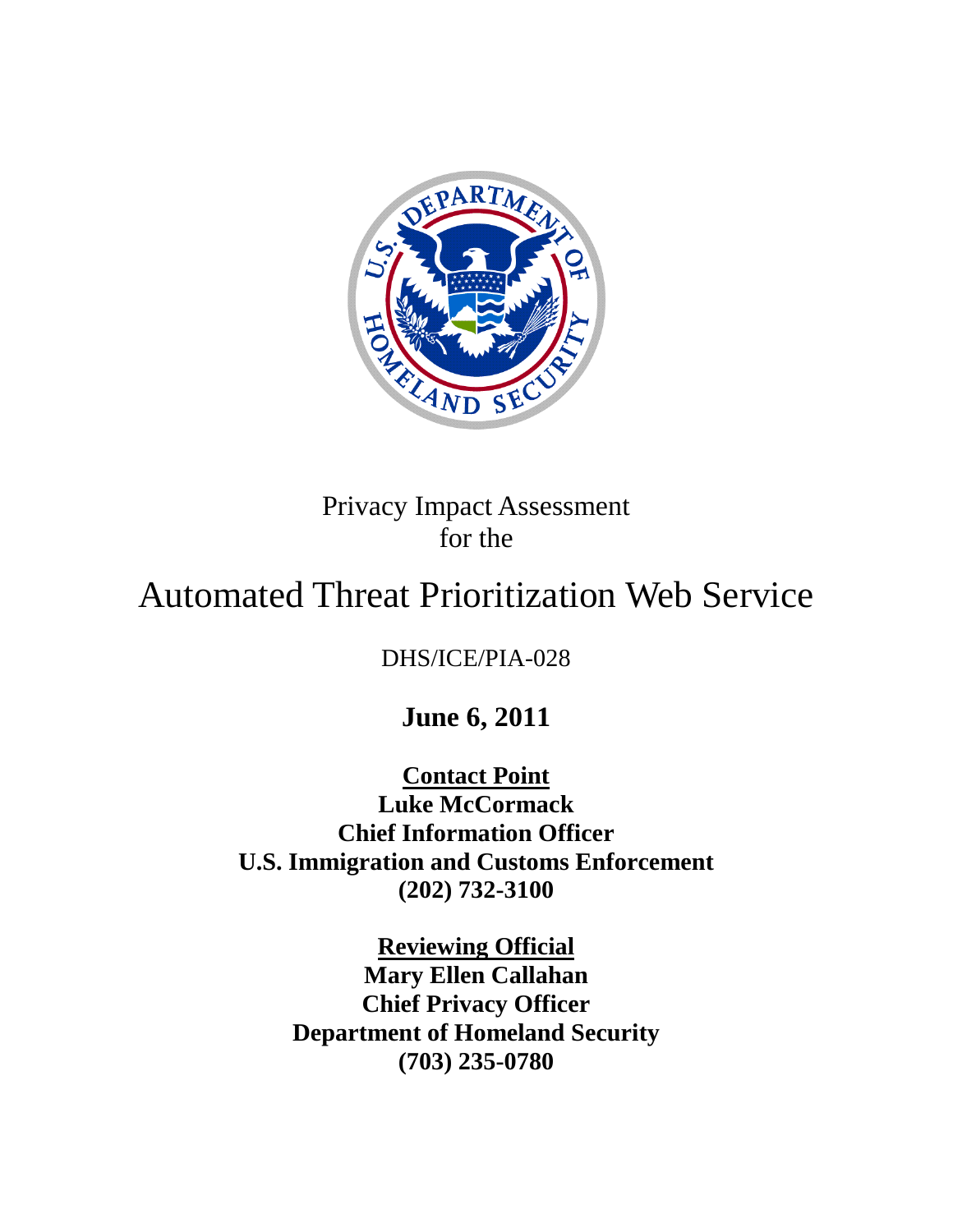

### **Abstract**

The Office of the Chief Information Officer (OCIO), in coordination with the Offices of Homeland Security Investigations (HSI) and Enforcement and Removal Operations (ERO) within U.S. Immigration and Customs Enforcement (ICE), is developing and implementing the Automated Threat Prioritization (ATP) web service, which is an information technology (IT) tool that uses configurable and scalable search and data sharing capabilities to improve and automate existing IT systems. ATP electronically receives, processes and transmits criminal history information about individuals who are the subjects of a broad range of enforcement actions or whose criminal history is required to be evaluated by law to determine eligibility for a benefit or credential. For example, this service is intended to enhance and support ICE's investigative and enforcement operations by automating criminal history data processing and aid in its prioritization of enforcement actions. ICE is conducting this Privacy Impact Assessment (PIA) because the ATP service will transmit and process Personally Identifiable Information (PII.) This PIA, however, only describes the general functionality of the ATP service and not its implementation.

### **Overview**

#### **Background**

Within ICE, agents and officers gather and manually review criminal history information about individuals who are subjects of investigations, criminal aliens being apprehended and removed from the United States, or persons of interest in other law enforcement activities. In some enforcement contexts, ICE uses criminal history information to help prioritize its enforcement actions. In order to expedite the manual review of criminal history information and aid its prioritization of enforcement actions, ICE is implementing the ATP web service that will standardize and automate criminal history information processing activities.

A web service is an IT service developed to provide a behind-the-scenes data processing function and capability. Web services like ATP are not applications or databases and therefore they do not have user interfaces, nor are they searchable by an end user. The web services are connected to information systems (hereafter referred to as "calling systems"), which submit requests to or "call" the web service, thereby triggering the web service's specific function. By its very nature, a web service can be connected to any information system, if authorized. A web service also uses a well-defined set of business rules that govern what information it receives, transmits, and/or processes. A web service has only a limited number of authorized users who can access the web service's back-end maintenance module in order to update these business rules as necessary based on changes in law, regulations or policy.

#### Automated Threat Prioritization Web Service

ATP is a web service that receives and parses criminal history information about an individual subject, converts raw criminal history records into a more structured and easily comprehensible format, and, if requested by the subscribing agency, calculates and assigns a recommended risk level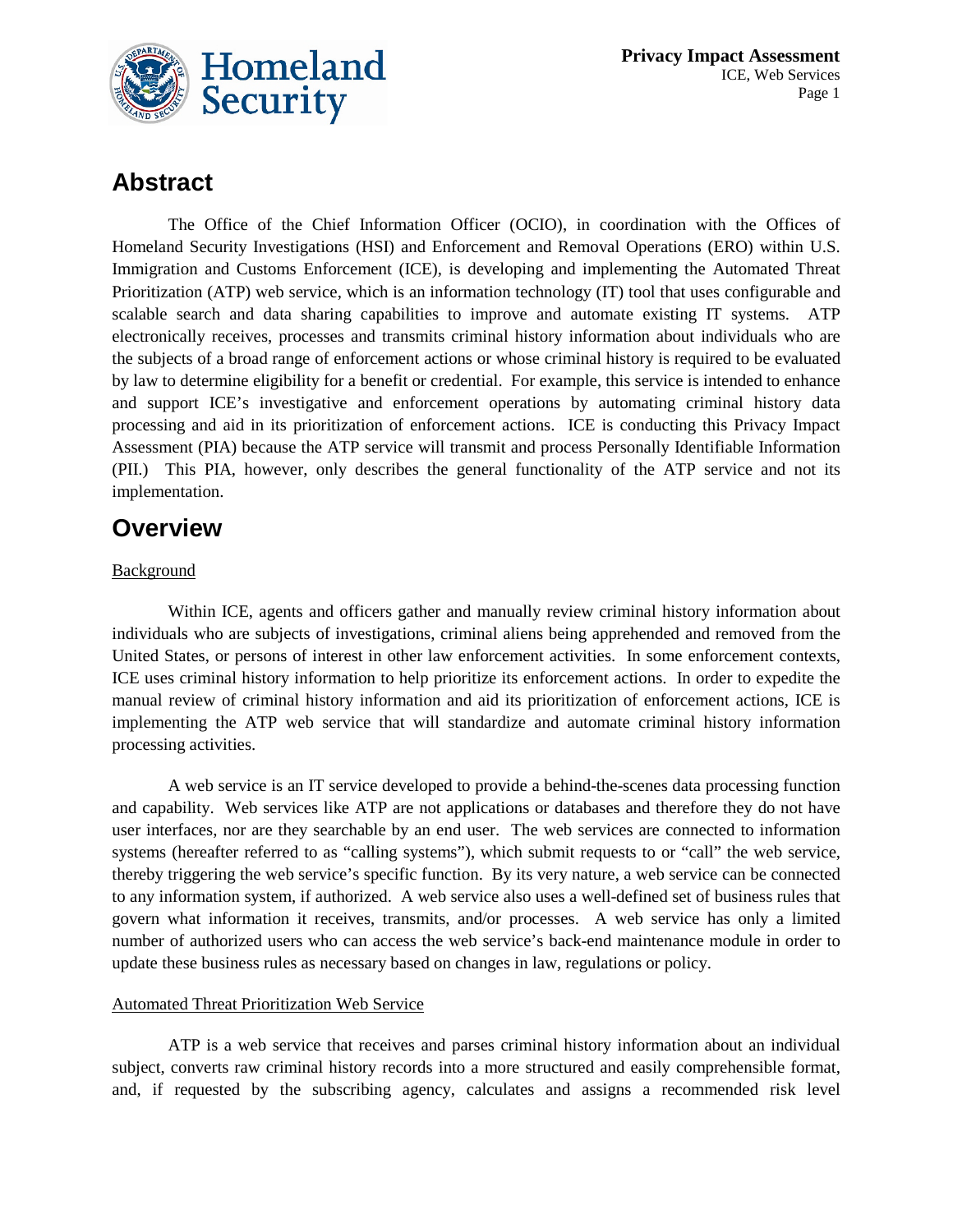

determination based on the subject's criminal history. ATP only interfaces with a subscribing agency's calling system. It does not search or retrieve information from the Federal Bureau of Investigation's (FBI) National Crime Information Center (NCIC) directly. The calling system provides ATP with criminal history information it has already gathered from NCIC.

The ATP service is initiated by a calling system that submits an electronic request to ATP to parse and evaluate criminal history information (e.g., past arrests, criminal offense codes, convictions, incarcerations, etc.) about a subject. In the request to ATP the calling system provides basic identifying information about the subject such as their name, driver's license number, Alien Registration Number (A-Number), and date of birth, as well as the subject's criminal history record (also known as a "rap sheet"). Once received from the calling system, ATP automatically parses the criminal history record by evaluating text contained in the rap sheet (e.g., NCIC codes,<sup>[1](#page-2-0)</sup> conviction data, sentencing data, etc.) for each offense listed. Based on the severity of the offenses listed in the subject's rap sheet (using the business rules developed by the subscribing agency), ATP can provide to the calling system the parsed criminal history record for the subject and, if requested and authorized, a recommended risk level determination. Because ATP is only interfacing with one calling system at a time, it does not match subjects and criminal history records; it only processes the information received from the calling system.

In the event the subject's criminal history record cannot be parsed by ATP (e.g., due to no criminal history record, missing data, improper formatting, etc.), ATP returns to the calling system the unparsed criminal history record provided in the request, an appropriate error message (if necessary), and/or a "Not Applicable" risk level recommendation. Once the transaction is complete, no data persists in ATP. The calling system functions as the official repository for the information received, transmitted and/or processed via ATP. Further, it is incumbent upon the receiving user via the calling system to review the information returned from ATP and take any further action based on their prescribed and authorized uses of the information.

In order to support the future expanded uses of ATP, ICE developed ATP as a configurable web service that allows subscribing agencies in coordination with ICE to define what information is transmitted between the calling system and ATP. For instance, a new calling system may not have use for receiving the recommended risk level determination from ATP, therefore ATP can be configured to return the parsed criminal history record without the risk level determination. Each new calling system that uses ATP will be reviewed to ensure there is adequate legal authority to share the information received and processed via ATP as well as determine the appropriate protections necessary to safeguard the information. Subscribing agencies and the calling systems that use ATP will be listed in the Appendix to this PIA.

#### Rules & Requirements of ATP

The following general rules and requirements apply to the subscribing agencies and calling systems that may use ATP:

<span id="page-2-0"></span> $1$  NCIC codes are four-digit uniform offense classification codes created by the FBI whose literal translations best describe the offense(s) committed.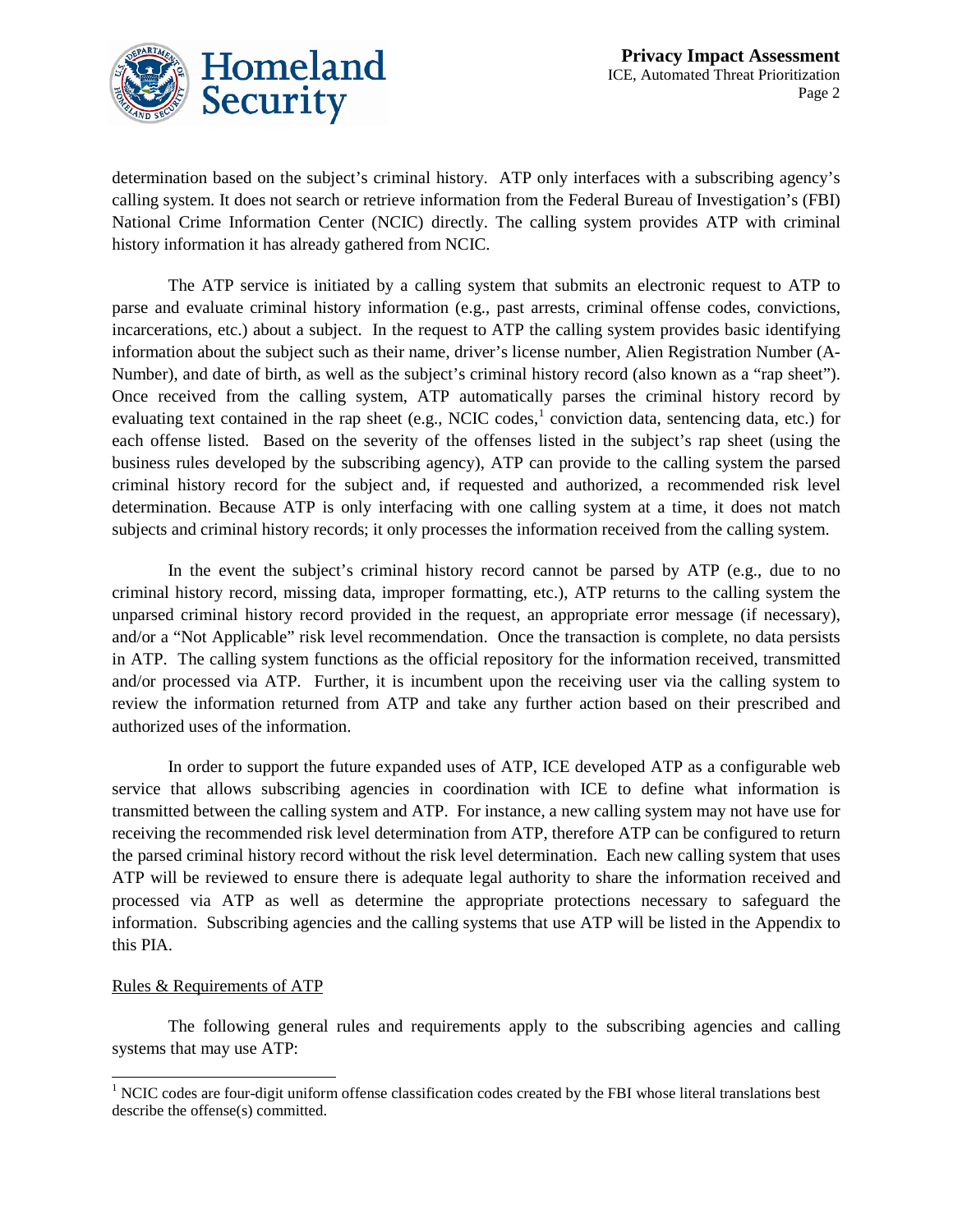

- Prior to processing any criminal history information via ATP, subscribing agencies will coordinate with ICE to review and establish the appropriate agreements and procedures to govern the subscribing agencies' use of ATP. Subscribing agencies will also ensure any/all agreements related to the use of ATP are properly vetted and approved by their agency.
- Subscribing agencies will ensure their PIAs describe at a minimum their use of ATP, authority to collect criminal history information processed via ATP, the calling system which will connect to ATP, and any sharing of information received from ATP. Subscribing agencies and calling systems that use ATP must also be listed in the Appendix of this PIA.
- As required, subscribing agencies will amend their Privacy Act System of Records Notice(s) (SORN) and other applicable privacy compliance documentation governing their calling system that is intended to use ATP.
- Subscribing agencies will coordinate with ICE to ensure calling systems at a minimum meet and satisfy the security controls and requirements prescribed in DHS Management Directive 4300A, Sensitive Systems Policy Directive.
- Subscribing agencies will ensure their calling system records transactions with ATP (e.g., that a request is submitted, a response is returned, whether a recommended risk determination level is generated, etc.).
- Subscribing agencies must have prior written authorization through a Memorandum of Understanding or other information sharing agreement with the FBI to access and use criminal history information from NCIC. Subscribing agencies will also ensure their calling system records an audit trail associating the end user of the calling system with the NCIC record pulled by the subscribing agency.
- Subscribing agencies must develop their own set of business rules for calculating and assigning recommended risk determination levels that are approved by their agency.

## **Section 1.0 Authorities and Other Requirements**

### **1.1 What specific legal authorities and/or agreements permit and define the collection of information by the project in question?**

The legal authorities that permit or define the information processed through ATP are the same as those that authorize the operation of the calling system. Subscribing agencies must also have prior written authorization from the FBI to access and use criminal history information before using ATP. Additionally, all subscribing agencies of ATP must develop their own set of business rules for calculating and assigning recommended risk determination levels.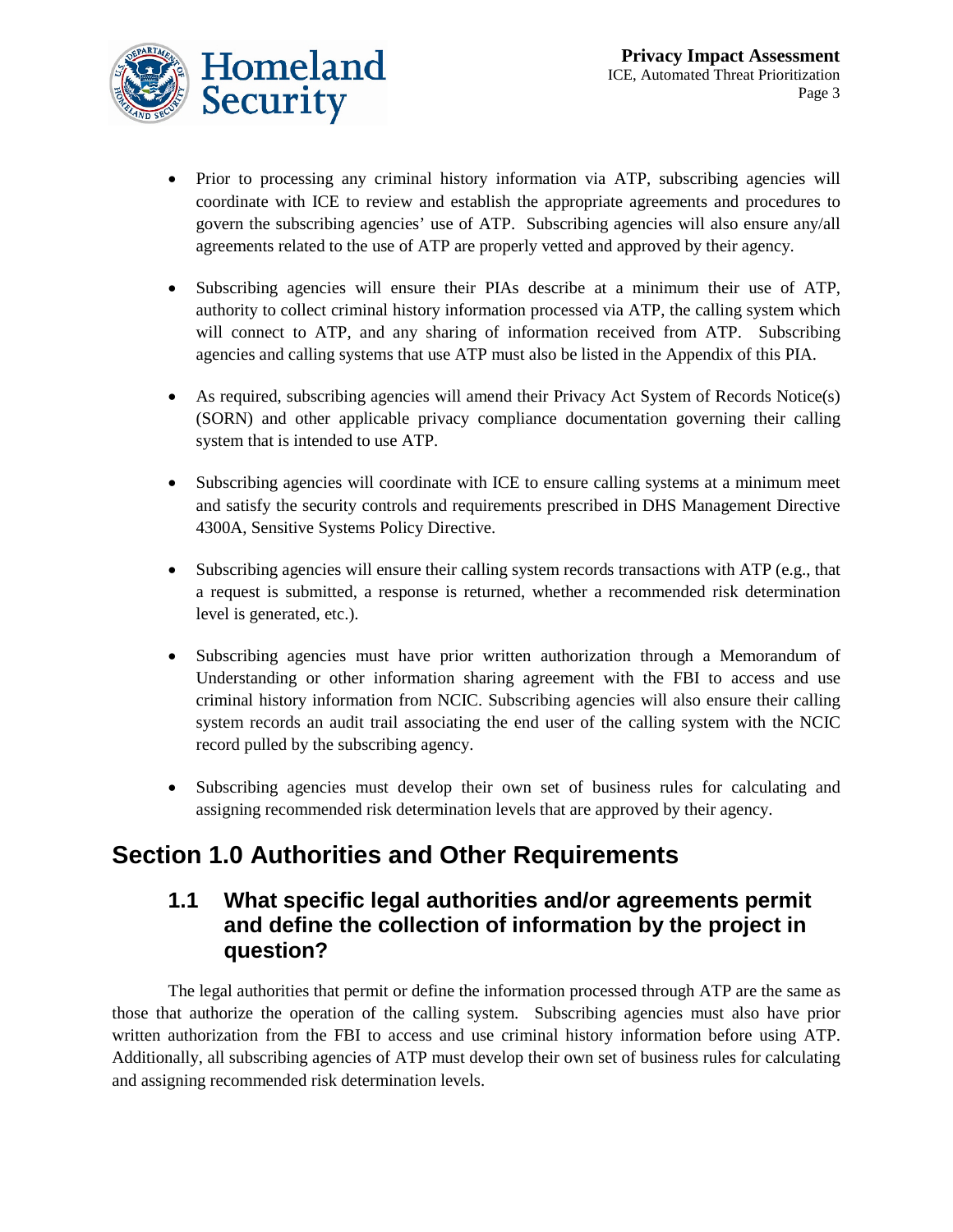

### **1.2 What Privacy Act System of Records Notice(s) (SORN(s)) apply to the information?**

The SORN(s) that govern the collection and use of information processed through ATP is the same as the SORN(s) that govern the calling system.

### **1.3 Has a system security plan been completed for the information system(s) supporting the project?**

No. ICE is currently in the process of conducting the Security Authorization (SA) for ATP. As part of the SA process, the system security plan for ATP will be completed. It is anticipated the SA for ATP will be completed by July 2011 and be valid for three years.

### **1.4 Does a records retention schedule approved by the National Archives and Records Administration (NARA) exist?**

Data processed via ATP does not persist within ATP once the function of the web service is completed, but rather it resides in the calling system. The retention of the data processed by ATP is therefore governed by the records retention schedule of the calling system.

The retention of criminal history information by the subscribing agency is governed by the calling system's retention periods or as otherwise defined in the information sharing agreement between the FBI and the subscribing agency.

### **1.5 If the information is covered by the Paperwork Reduction Act (PRA), provide the OMB Control number and the agency number for the collection. If there are multiple forms, include a list in an appendix.**

The PRA does not apply to ATP because the system is not collecting information directly from the public.

### **Section 2.0 Characterization of the Information**

The following questions are intended to define the scope of the information requested and/or collected, as well as reasons for its collection.

### **2.1 Identify the information the project collects, uses, disseminates, or maintains.**

The ATP web service described in this PIA receives, transmits and processes information about individuals who are subjects of a broad range of enforcement actions or whose criminal history is required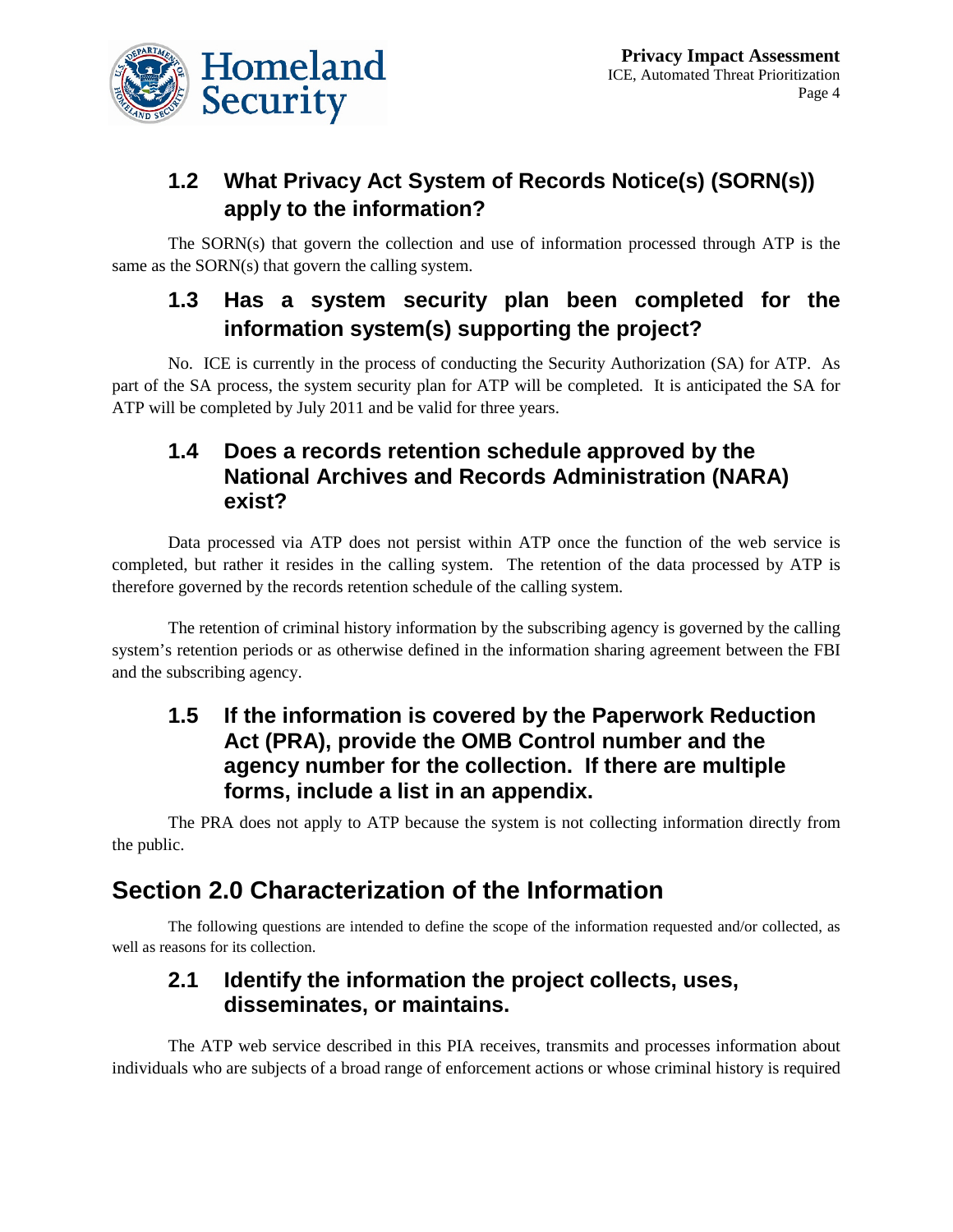

to be evaluated by law to determine eligibility for a benefit or credential. Specifically, ATP may receive, transmit and/or process the following categories of information:

- *Subscribing Agency/Requestor Information* May include name of requestor, name of the calling system, agency, subscribing agency's identifier, and date of request.
- *Biographic Information* May include the following about subjects of requests: name, date of birth, address, phone number, social security number (SSN), driver's license number, and fingerprint identification number (FIN).
- *Immigration-Related Information* May include the following about subjects of requests: A-Number, country of citizenship or nationality, immigration status, and green card number.
- *Criminal History Information* May include the following about subjects of requests: criminal arrests and arrest dispositions, NCIC codes for crimes charged and convicted, FBI Number, and sentencing data.
- *Recommended risk level determinations* A calculated number (e.g., Level 1, 2, or 3) generated by ATP based on criminal history information received from NCIC via the calling system, which is configurable based on requirements of the subscribing agency. This information may or may not be returned to future calling systems that use ATP as determined by the requirements of each subscribing agency.
- *Audit Information* Returned at the request of the subscribing agency, and may include the name of the calling system, subscribing agency's identifier, date of request and response, time of request and response, request ID (generated by ATP), and type of criminal history information returned (e.g., arrests, dispositions).

#### **2.2 What are the sources of the information and how is the information collected for the project?**

The calling system is the source of information processed through ATP. All requests processed through ATP are initiated by ICE or other subscribing agencies, and the information about the subject provided in the request is generally collected from the subject him or herself. The calling system retrieves the criminal history information from NCIC and submits it to ATP.

The transmission of information to and from ATP occurs via encrypted, direct system connections that use a transport layer security (TLS) protocol. When a request is received, ATP uses standardized business rules (developed by the subscribing agency) to evaluate the rap sheet(s) and parse the criminal history information. Specifically, ATP automatically reads the rap sheet identifying individual criminal charges and the associated dispositions for those charges (also known as "arrest cycles"). ATP then converts the rap sheet by arrest cycle into a more structured and easily comprehensible format, which is then returned to the calling system.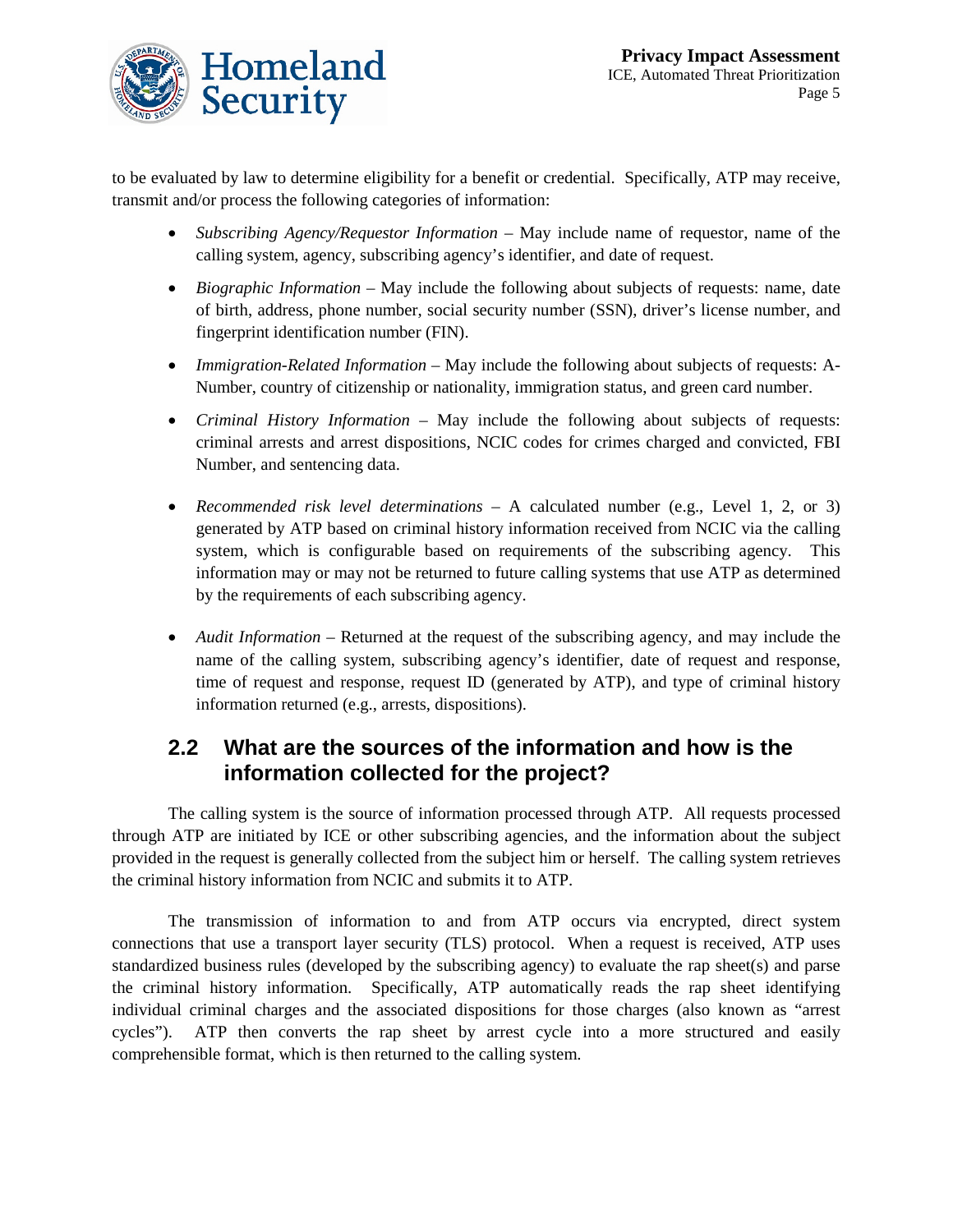

Additionally, when a request is submitted by a subscribing agency, the web service captures the subscribing agency's identifier, embeds the name of the calling system in the request message, and generates a request ID (i.e., transaction ID). The subscribing agency's identifier and request ID allow ATP to tie together the request from the subscribing agency and the results generated by ATP. Using the name of the calling system, the response is returned to the appropriate calling system.

### **2.3 Does the project use information from commercial sources or publicly available data? If so, explain why and how this information is used.**

No. ATP does not use information from commercial sources or publicly available datasets.

#### **2.4 Discuss how accuracy of the data is ensured.**

Subscribing agencies may use various techniques and methods to gather information about individuals (e.g., searching various databases, commercial sources, open source data, etc.) who are the subject of requests sent to ATP. Depending on the circumstances, the means of collecting the subject's data may involve direct collection from the subject him or herself or from other reliable data sources. Each subscribing agencies' collection methods and sources will raise different accuracy issues, which will be addressed in their PIAs describing the use of ATP.

Generally, criminal history information received by ATP will be reviewed by federal law enforcement personnel who understand that the data may not be accurate, complete and timely; therefore those individuals will use their training and experience to validate the accuracy of that data using information gathered from other sources. Individuals may also request access to and seek amendment of their criminal history record from the FBI (as described in Questions 7.1 and 7.2), which helps ensure the accuracy of the criminal history information obtained from NCIC.

In addition, the information transmitted between the calling system and ATP is sent via a secure, encrypted direct system interconnection which minimizes the risk of data alteration or modification when in transit and increases consistency of the data used. Technical mechanisms (as described in Question 2.2) are also employed to ensure information submitted to and processed by ATP is properly returned to the correct calling system.

Finally, the end users (i.e., requestors from subscribing agencies) do not have access to the backend maintenance module that governs the processing of information via ATP. By not granting end users such access, ICE is able to further maintain the accuracy and integrity of ATP.

### **2.5 Privacy Impact Analysis: Related to Characterization of the Information**

**Privacy Risk:** There is a privacy risk of the over-collection of PII.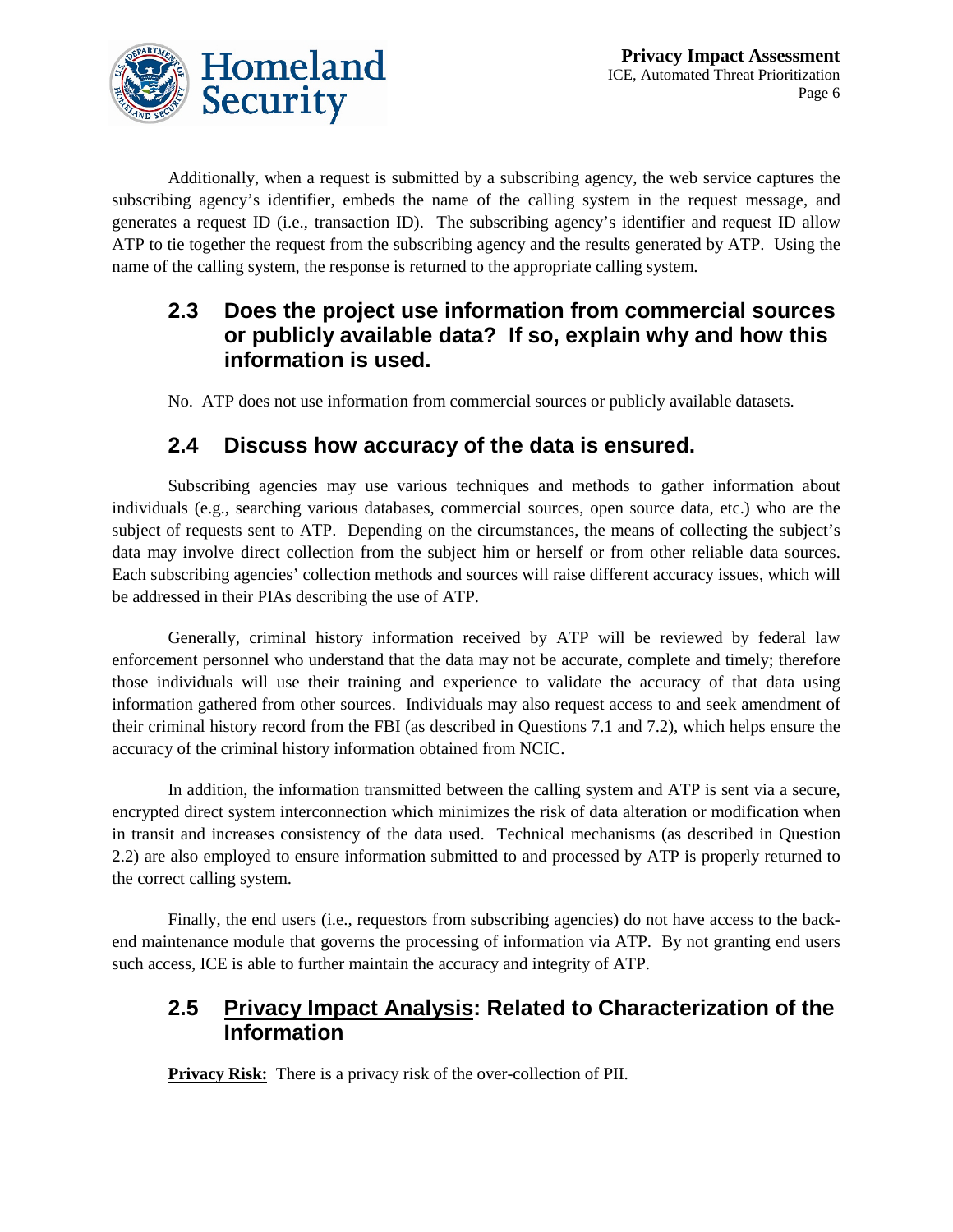

**Mitigation:** This is mitigated by several factors including: data processed via ATP does not persist in the web service, that ATP receives and processes only information provided by the subscribing agencies and does not search any other systems, the ability to configure ATP to return specified information to the subscribing agency, and the review and establishment of agreements and system connections based on the authority to collect and share the information processed via ATP.

**Privacy Risk:** There is a privacy risk of gathering and associating criminal history information that is inaccurate or incomplete with an individual, or associating the wrong individual with a criminal history record.

**Mitigation:** This risk is partially mitigated by the fact that individuals may request access to and correction of their criminal history record in NCIC under the Privacy Act. This risk is also mitigated by the fact that ATP only interfaces with one calling system at a time. It does not match subjects and criminal history records; it only processes the information received from the calling system. It is incumbent upon the subscribing agencies to provide the associated criminal history information for the subject of a request.

### **Section 3.0 Uses of the Information**

The following questions require a clear description of the project's use of information.

### **3.1 Describe how and why the project uses the information.**

ATP uses information from the calling system (requestor, biographic, and criminal history information) to:

- Parse criminal history information about an individual subject;
- Convert raw criminal history records into a more structured and easily comprehensible format; and
- Calculate and assign a recommended risk level determination based on the subject's criminal history (if requested by the subscribing agency).

ATP uses requestor information (e.g., name of the calling system and subscribing agency identifier) to ensure information received and processed by the web service in response to a request is returned to the correct calling system. ATP also uses biographic (e.g., name, date of birth, FIN) and immigration-related (e.g., A-number) information provided by the requestor to confirm the identity of the subject and ensure the parsed criminal history information remains properly associated with the subject. ATP then uses the criminal history information received in the request (e.g., NCIC codes, sentencing data, etc.) to automatically calculate a recommended risk level determination, which can be returned to the subscribing agency as requested and authorized. ATP also generates Audit Information that can be returned to the calling system (if requested by the subscribing agency) and used to account for disclosures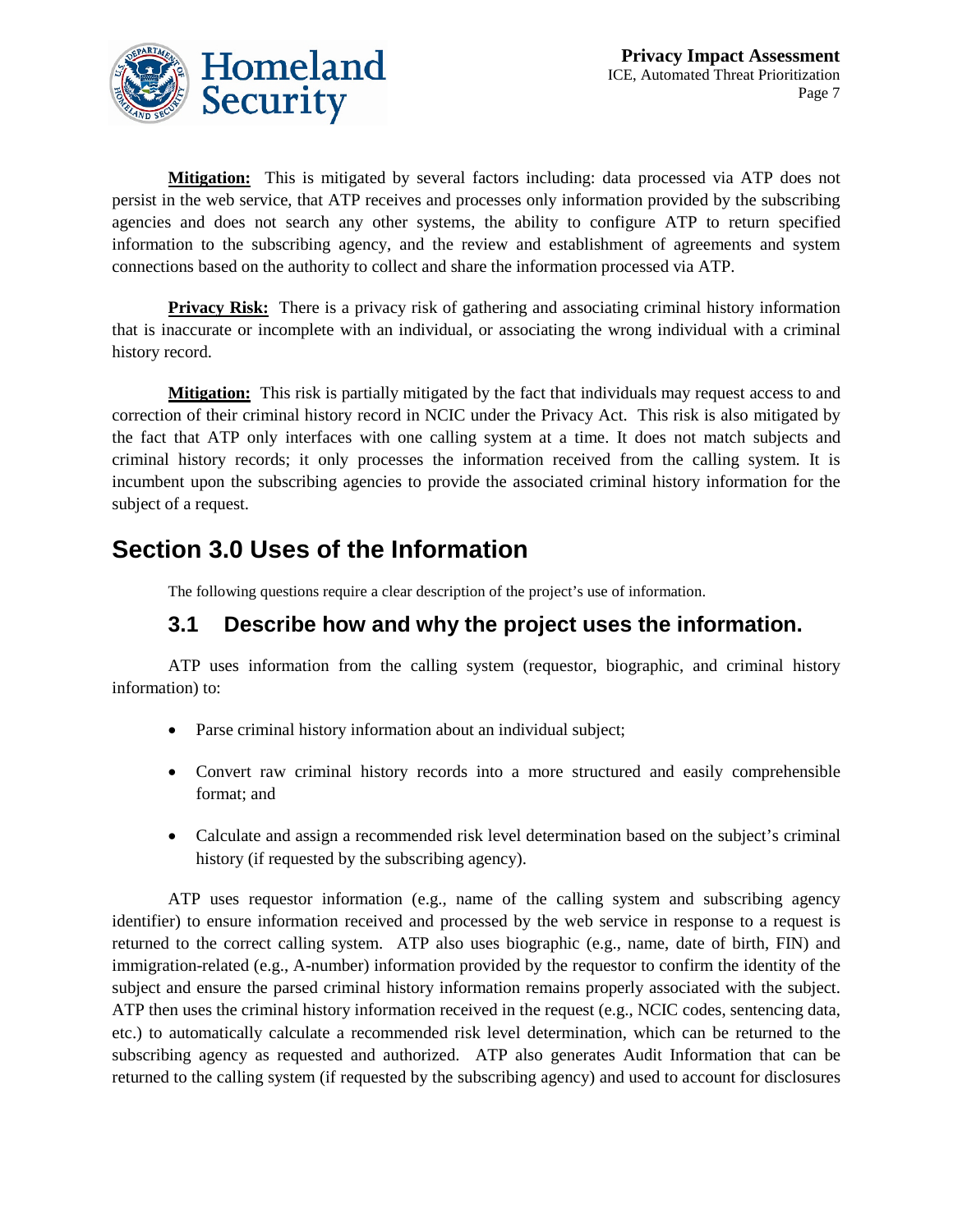

to external entities as well as to support auditing functionality/activities across systems, as necessary (e.g., security violations, etc.).

### **3.2 Does the project use technology to conduct electronic searches, queries, or analyses in an electronic database to discover or locate a predictive pattern or an anomaly? If so, state how DHS plans to use such results.**

No. ATP does not use technology to conduct electronic searches, queries or analysis to discover or locate a predictive pattern or an anomaly.

### **3.3 Are there other components with assigned roles and responsibilities within the system?**

No. ATP does not have outward-facing user interfaces. Internally, only certain authorized ICE employees can access the maintenance module for ATP in order to update the business rules that govern the operation and processing of information by ATP.

### **3.4 Privacy Impact Analysis: Related to the Uses of Information**

**Privacy Risk:** There is a risk that PII will be accessed by unauthorized individuals or for unauthorized purposes.

**Mitigation:** This is mitigated by the review and establishment of agreements and system connections based upon the subscribing agency's authority to collect information processed and transmitted via ATP. Subscribing agencies must also have prior written authorization from the FBI to access and use criminal history information before using ATP. It is also incumbent upon the subscribing agency to define and govern the users of their calling system to ensure proper authorization and access to the information returned from ATP. Additionally, ATP does not have front-end user interfaces and therefore does not open any new avenues of access to the information received and processed by ATP.

**Privacy Risk:** There is a risk that the underlying criminal history information submitted to ATP may be inaccurate, which could result in the assignment of an incorrect recommended risk determination level to a subject of a request.

**Mitigation:** This risk is mitigated by the fact that ATP uses the criminal history information provided by the subscribing agency in the request. It is incumbent upon the subscribing agency to ensure the criminal history information pulled from NCIC and submitted as part of the request to ATP pertains to the subject of the request. This risk is also mitigated by leveraging the knowledge and experience of the subscribing agency personnel (i.e., requestors) who are trained to exercise experience, discretion and judgment, when reviewing and cross checking the information provided to and returned from ATP.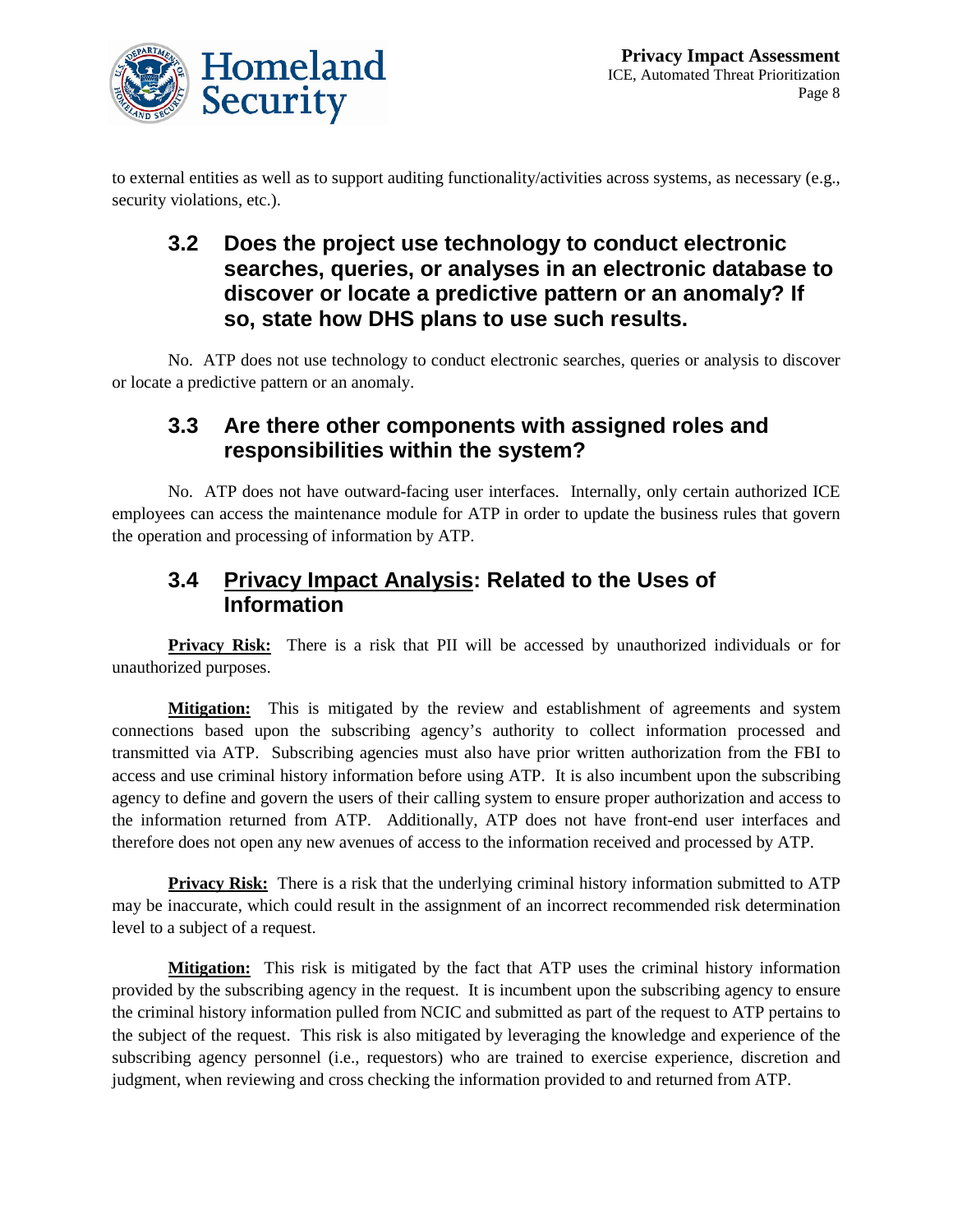

### **Section 4.0 Notice**

The following questions seek information about the project's notice to the individual about the information collected, the right to consent to uses of said information, and the right to decline to provide information.

### **4.1 How does the project provide individuals notice prior to the collection of information? If notice is not provided, explain why not.**

Notice of the ATP service is provided by this PIA. Additionally, subscribing agencies will provide notice by ensuring their PIAs describe their calling system that will use ATP, the purpose(s) for using ATP, and any sharing of information received or processed via ATP. Subscribing agencies will also publish updates to their respective privacy compliance documentation (e.g., SORNs), as necessary.

### **4.2 What opportunities are available for individuals to consent to uses, decline to provide information, or opt out of the project?**

For law enforcement reasons, the opportunities for individuals to consent to uses, decline to provide information, or opt out of this project are limited or nonexistent.

### **4.3 Privacy Impact Analysis: Related to Notice**

**Privacy Risk:** There is a risk individuals may not be aware their information is processed and transmitted via ATP.

**Mitigation:** The risk is mitigated primarily by the public notice provided through this PIA. Individuals may also be notified by the subscribing agency at the point of collection of the original data that their information may be shared for criminal justice and law enforcement purposes. Additional notice may be limited or nonexistent because providing such notice could compromise the underlying enforcement purpose of the subscribing agency and may put ongoing investigations at risk.

## **Section 5.0 Data Retention by the project**

The following questions are intended to outline how long the project retains the information after the initial collection.

### **5.1 Explain how long and for what reason the information is retained.**

Data processed via ATP does not persist there once the function of the web service is completed. The retention of the data is governed by the records retention schedule of the original calling system.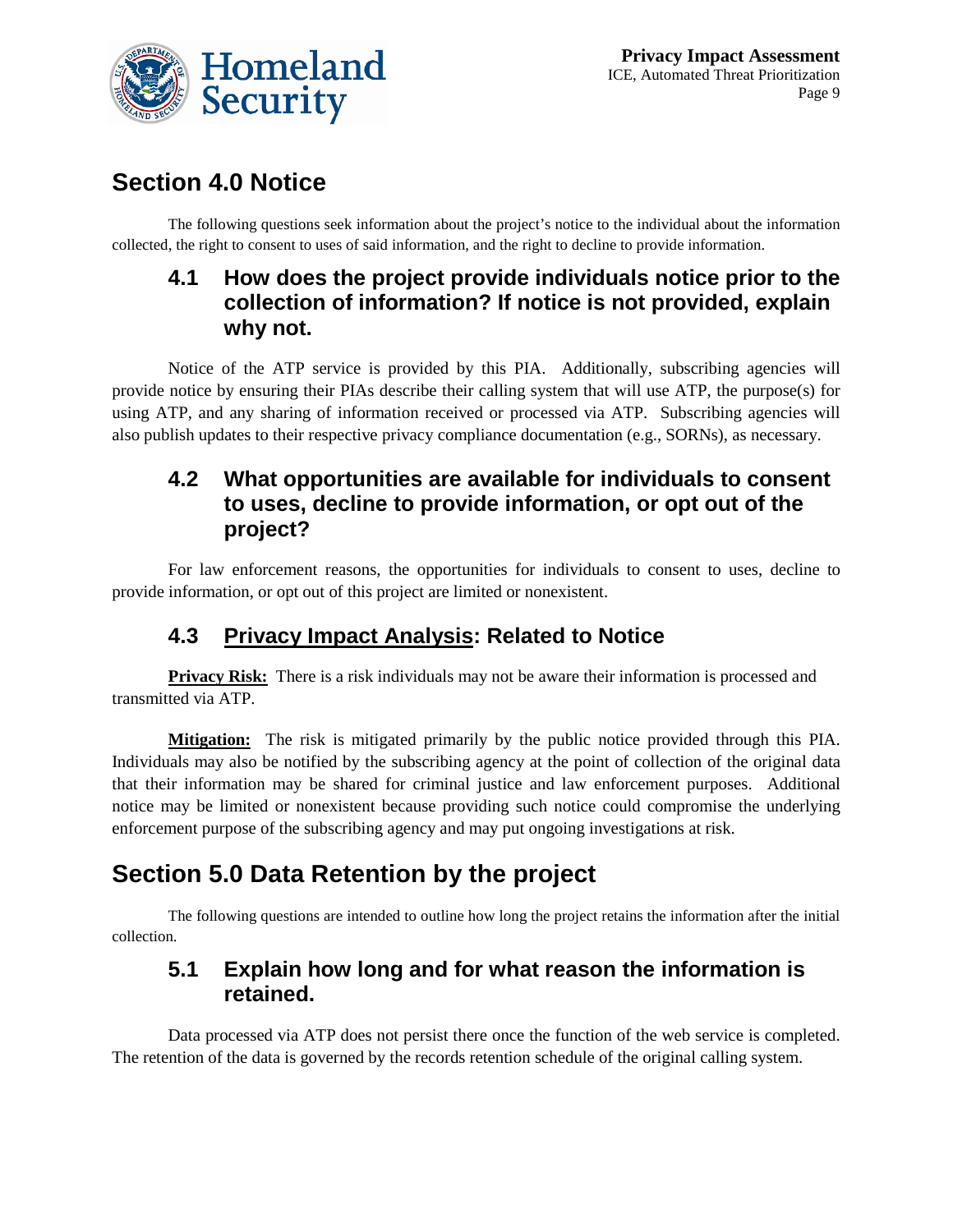

Subscribing agencies retain criminal history information consistent with the retention periods for the calling system or as otherwise defined in the information sharing agreement between the FBI and the subscribing agency.

### **5.2 Privacy Impact Analysis: Related to Retention**

**Privacy Risk:** There are no privacy risks related to retention of data in ATP because data processed via the web service does not persist there once the function of ATP is completed. The retention of the data is governed by the records retention schedule of the original calling system.

**Mitigation:** Because ATP does not have user interfaces and is used to process and transmit information from calling systems, ICE determined there was no need to retain the data in ATP upon completion of its function thereby eliminating any privacy risks related to retention. Also by not retaining the data in the web service the privacy risks of over-collection and data minimization are further reduced.

### **Section 6.0 Information Sharing**

The following questions are intended to describe the scope of the project information sharing external to the Department. External sharing encompasses sharing with other federal, state and local government, and private sector entities.

### **6.1 Is information shared outside of DHS as part of the normal agency operations? If so, identify the organization(s) and how the information is accessed and how it is to be used.**

The extent of external sharing via ATP is limited to ATP's receipt and return of information provided by subscribing agencies in requests submitted to ATP. ATP returns the same Biographic and criminal history information received in the initial request from the calling system to the requestor. As requested and authorized, ATP may also share with the subscribing agencies a recommended risk level determination about the subject of a request via secure, direct system connections with the calling system. Additionally, ATP has the ability to return Audit Information to the calling system in order to support auditing functionality/activities across systems, as necessary (e.g., security violations, etc.).

As described in Question 2.2, the transmission of information to and from ATP occurs via encrypted, direct system connections that use a TLS protocol to ensure the proper safeguarding of information processed through ATP. Other technical features are also implemented to ensure information processed via ATP is returned to the appropriate calling system.

#### **6.2 Describe how the external sharing noted in 6.1 is compatible with the SORN noted in 1.2.**

The sharing of information via ATP is compatible with the original purpose(s) for which the information is collected by the subscribing agencies' calling systems that use this web service. All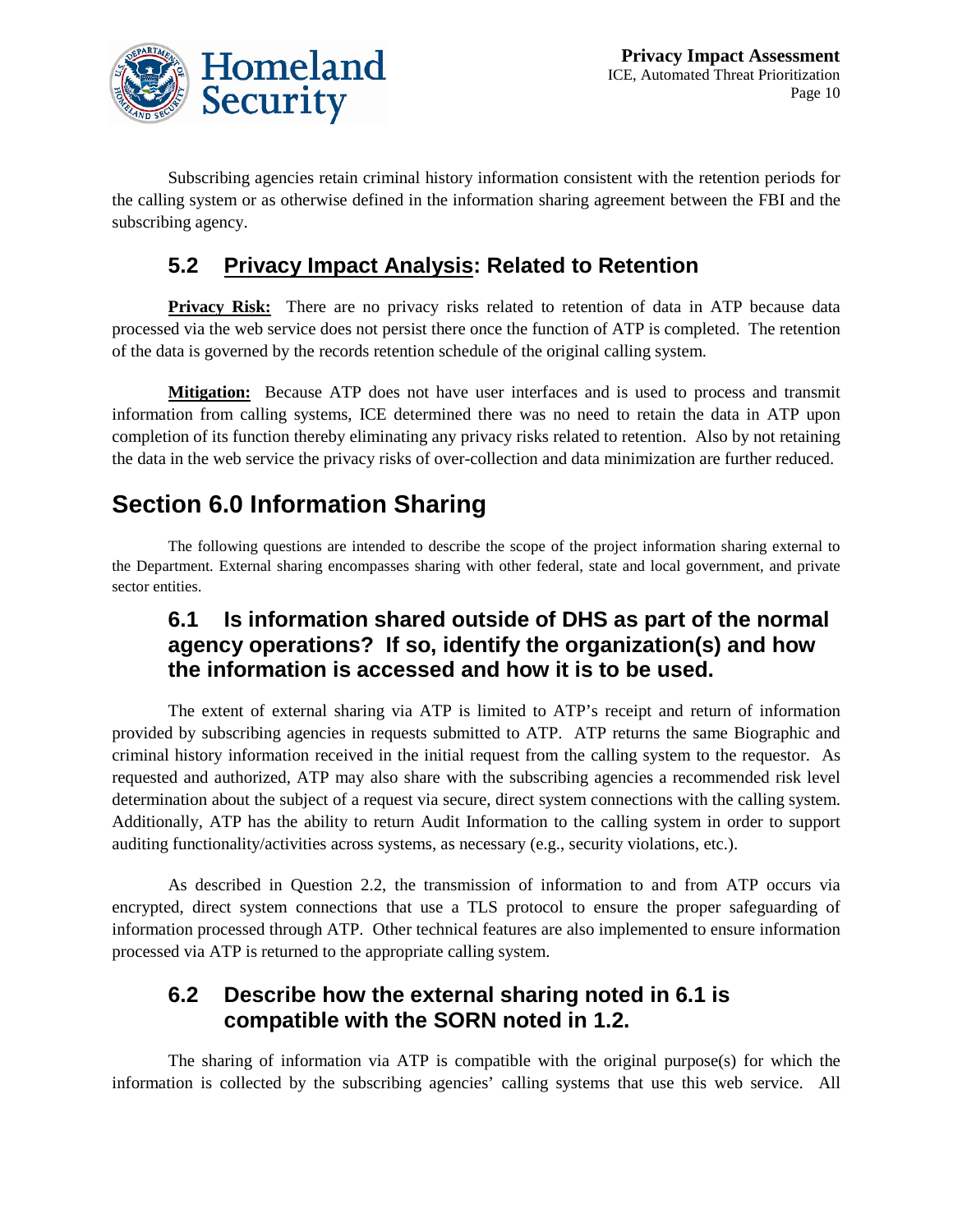

external sharing falls within the scope of published routine uses defined in the SORNs governing the subscribing agencies' calling systems that use ATP.

### **6.3 Does the project place limitations on re-dissemination?**

Typically there are no limitations on re-dissemination of the information processed via ATP. Any further sharing and re-dissemination of this information is permitted as authorized by the subscribing agencies' SORN(s).

### **6.4 Describe how the project maintains a record of any disclosures outside of the Department.**

ATP does not maintain a record of the disclosures outside of DHS. Because ATP is a web service, it does not store data and no disclosure is occurring. It is the responsibility of the subscribing agency to maintain an accounting of any disclosures to external entities. While the request and response transmitted between the calling system and ATP inherently reflects a disclosure (i.e., the subscribing agency will know when a request is submitted to ATP and when a response is received), it is unknown how and whether other subscribing agencies have audit mechanisms in place to automatically account for disclosures via their systems. As such, ATP offers the ability to capture and return to the calling system Audit Information (if requested by the subscribing agency) including the name of the calling system, subscribing agency identifier, request ID, time and date the request is received, and time and date the response is sent.

### **6.5 Privacy Impact Analysis: Related to Information Sharing**

**Privacy Risk:** There is a risk of unauthorized or improper dissemination of information processed via ATP.

**Mitigation:** This risk is mitigated by the review and establishment of agreements and system connections based upon the subscribing agency's authority to collect information processed and transmitted via ATP. The ATP web service is also configurable based on the agreements established in order to limit the information processed and transmitted by ATP to only what is necessary and authorized to support the mission of the subscribing agency. It is incumbent upon the subscribing agency to define and govern the users of their system(s) to ensure proper authorization and access to the information returned from ATP.

To further mitigate this risk, as described in Question 2.2, the subscribing agency's identifier and request ID allow ATP to tie together the request from the subscribing agency and the results generated by ATP. Using the name of the calling system, the response is returned to the appropriate calling system.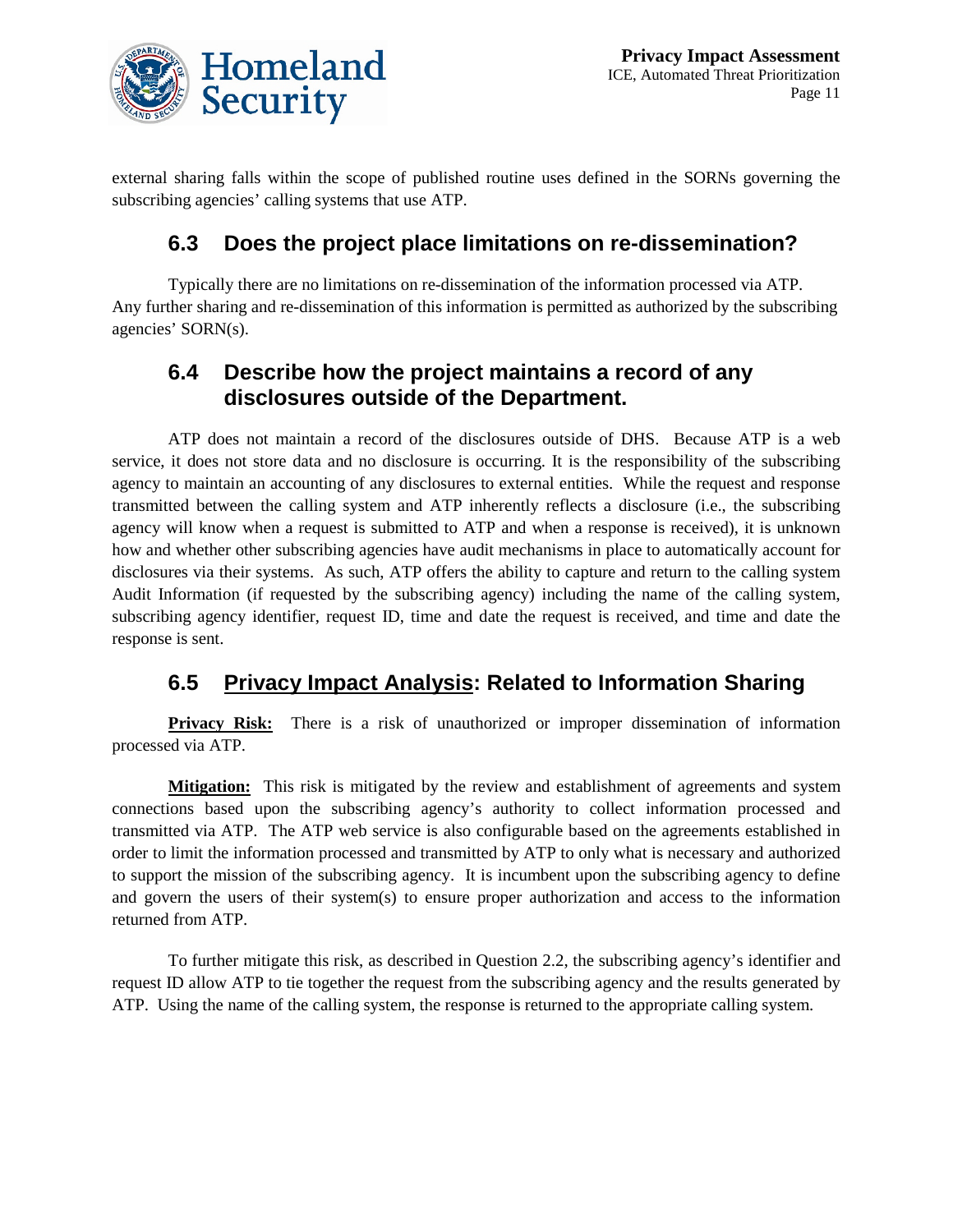

### **Section 7.0 Redress**

The following questions seek information about processes in place for individuals to seek redress which may include access to records about themselves, ensuring the accuracy of the information collected about them, and/or filing complaints.

#### **7.1 What are the procedures that allow individuals to access their information?**

Since the data processed via ATP is not retained in the web service, individuals don't have the ability to request access to such information. Individuals may, however, request access to records about them in the calling system that uses ATP by following the procedures outlined in the SORN(s) governing the calling system. All or some of the requested information may be exempt from access pursuant to the Privacy Act in order to prevent harm to law enforcement investigations or interest.

In addition to the procedures above, individuals seeking notification of and access to any record contained in an ICE calling system that uses ATP, or seeking to contest its content, may submit a request in writing to the ICE Freedom of Information Act (FOIA) Office. Please contact the ICE FOIA Office at (866) 633-1182 or see the ICE FOIA Office's website for additional information [\(http://www.ice.gov/foia\)](http://www.ice.gov/foia). If an individual believes more than one component maintains Privacy Act records concerning him or her, the individual may submit the request to the Chief Privacy Officer, Department of Homeland Security, 245 Murray Drive, SW, Building 410, STOP-0550, Washington, DC 20528. For calling systems/applications that are owned by other DHS components or federal agencies, individuals should contact the FOIA offices for those components and agencies directly.

Individuals may request access to their criminal history record by following the procedures outlined in the NCIC SORN (JUSTICE/FBI-001, October 30, 2006, 64 FR 52343; 66 FR 33558; 70 FR 7513, 7517; 72 FR 3410), or by submitting a FOIA request or a FBI Identification Record Request directly to the FBI. Instructions for submitting a FOIA request and a FBI Identification Record Request are available at foia.fbi.gov and [www.fbi.gov/hq/cjisd/fprequest.htm,](http://www.fbi.gov/hq/cjisd/fprequest.htm) respectively.

#### **7.2 What procedures are in place to allow the subject individual to correct inaccurate or erroneous information?**

Since the data processed via ATP does not persist in the web service, individuals do not have the ability to access such information to seek correction of such information. Individuals may, however, obtain access to the information maintained in the calling system pursuant to the procedures outlined in the SORN(s) governing that calling system, and they may seek correction of any incorrect information in the system by submitting a request to correct the data. The data correction procedures are also outlined in the SORN(s) for the calling system. All or some of the requested information may be exempt from amendment pursuant to the Privacy Act in order to prevent harm to law enforcement investigations or interests. Amendment of the records could interfere with ongoing investigations and law enforcement activities and may impose an impossible administrative burden on investigative agencies.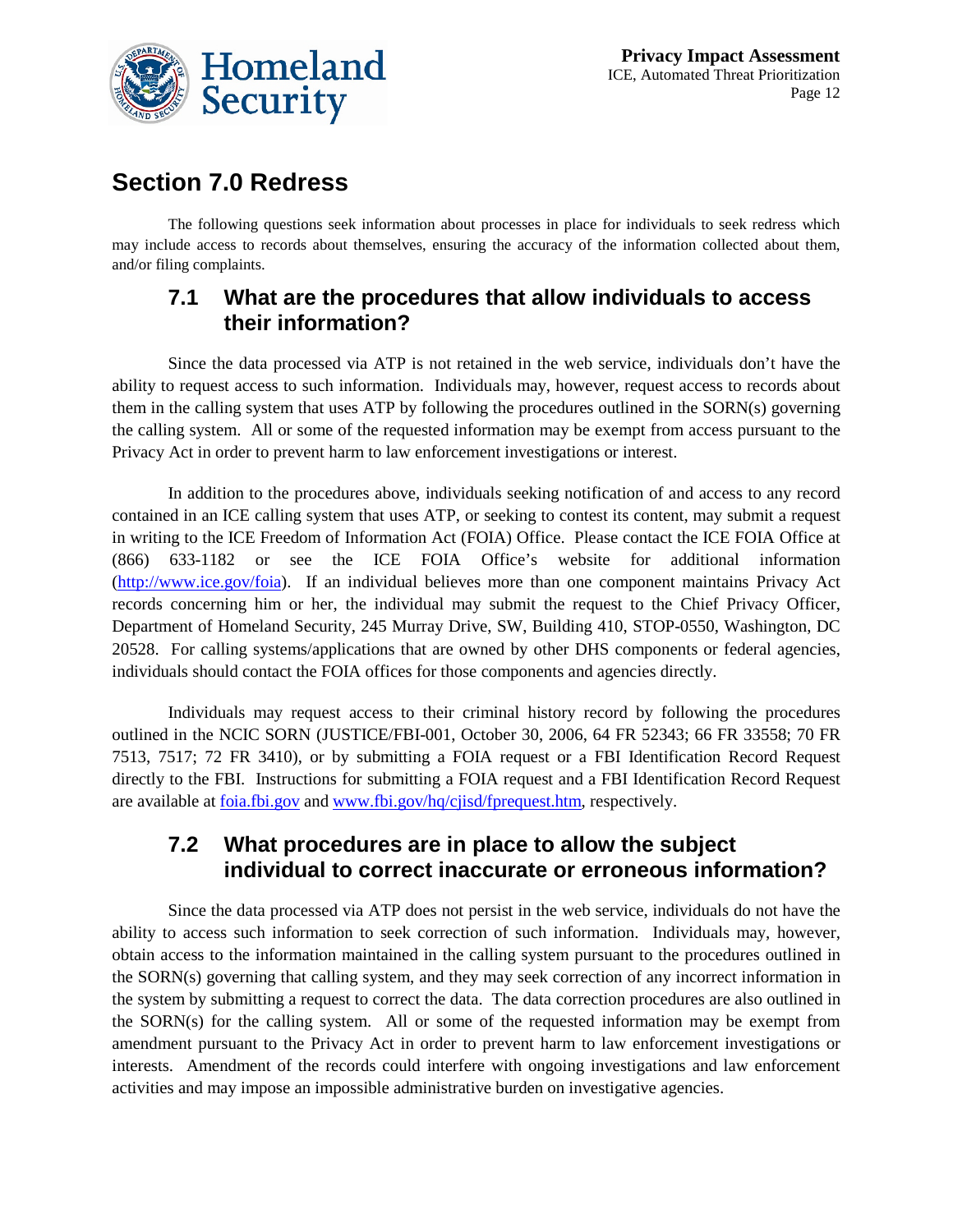

In addition to the procedures above, individuals seeking notification of and access to any record contained in an ICE calling system that uses ATP, or seeking to contest its content, may submit a request in writing to the ICE Freedom of Information Act (FOIA) Office. Please contact the ICE FOIA Office at (866) 633-1182 or see the ICE FOIA Office's website for additional information [\(http://www.ice.gov/foia\)](http://www.ice.gov/foia). If an individual believes more than one component maintains Privacy Act records concerning him or her, the individual may submit the request to the Chief Privacy Officer, Department of Homeland Security, 245 Murray Drive, SW, Building 410, STOP-0550, Washington, DC 20528. For calling systems/applications that are owned by other DHS components or federal agencies, individuals should contact the FOIA offices for those components and agencies directly.

Individuals may seek to correct or amend their criminal history record by following the procedures outlined in the NCIC SORN.

### **7.3 How does the project notify individuals about the procedures for correcting their information?**

The procedures for submitting a request to correct information are outlined in the SORN(s) governing the calling systems using ATP and in this PIA in Questions 7.1 and 7.2.

### **7.4 Privacy Impact Analysis: Related to Redress**

**Privacy Risk:** There is a risk that individuals may not have access to information about them processed via ATP or be able to correct their information.

**Mitigation :** Individuals can request access to information about them through the FOIA process described in Questions 7.1 and 7.2 above and may also request that their information be corrected.

## **Section 8.0 Auditing and Accountability**

The following questions are intended to describe technical and policy based safeguards and security measures.

#### **8.1 How does the project ensure that the information is used in accordance with stated practices in this PIA?**

As described in the Overview, how and what information is processed and shared through ATP is configurable based on the subscribing agency and their calling system. All subscribing agencies and their calling system are individually reviewed prior to sharing or processing any information via ATP. ICE coordinates with subscribing agencies to ensure such users have the proper authority to access and use the information processed through ATP. Additionally, ICE works with subscribing agencies to ensure new calling systems at a minimum meet and satisfy the security controls and requirements prescribed in the DHS Management Directive 4300A, Sensitive Systems Policy Directive.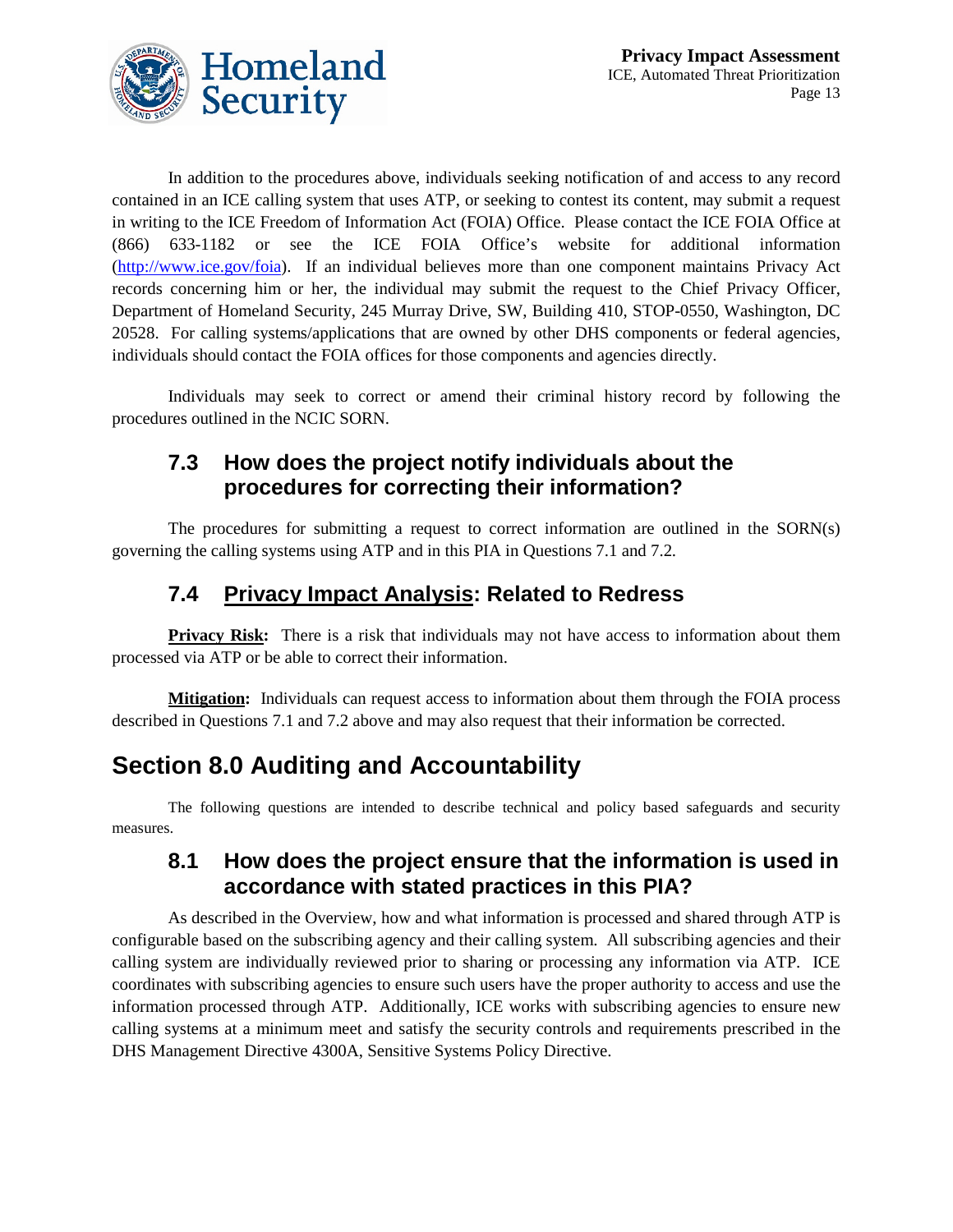

Subscribing agencies also have the option to receive an audit trail of ATP's activities (e.g., the subscribing agency's identifier, name of the calling system, time and date the request is received, time and date the response is sent, request ID, etc.) in order to support any subscribing agencies' reviews of user activity that suggests or indicates unauthorized access or misuse of information processed via ATP.

### **8.2 Describe what privacy training is provided to users either generally or specifically relevant to the project.**

All ICE personnel and contractors complete annual mandatory privacy and security training, specifically the Culture of Privacy Awareness and the Information Assurance Awareness Training.

### **8.3 What procedures are in place to determine which users may access the information and how does the project determine who has access?**

ATP does not have user interfaces. However, for operation and maintenance purposes, certain authorized ICE employees have access to the back-end maintenance module for ATP in order to update the business rules that govern the operation and processing of information through ATP. Access to the maintenance module for ATP is limited to certain ICE personnel that support the development and continued updating of the business rules for ATP. These ICE personnel do not have access to any PII processed via ATP from within the maintenance module. Furthermore, maintenance module users can only be added via a System Change Request (SCR), which must be approved by ICE's Change Control Board (CCB). Any changes or modifications to the business rules via the maintenance module must also be approved by ICE's CCB and implemented through an SCR.

#### **8.4 How does the project review and approve information sharing agreements, MOUs, new uses of the information, new access to the system by organizations within DHS and outside?**

Program managers for both internal and external subscribing agencies that use or intend to use ATP coordinate with ICE (including the ICE Privacy Office and Offices of the Chief Information Officer and Principal Legal Advisor) to review and assess new uses of information consistent with DHS established procedures (e.g., using Privacy Threshold Analyses). Subscribing agencies are responsible for coordinating with their respective Privacy Officers or Points of Contact and complying with any additional privacy requirements regarding the use of ATP. As required, existing and new subscribing agencies using ATP will ensure their PIAs describe their use of ATP. When necessary, the ICE Privacy Office, other subscribing agencies' Privacy Officers or Points of Contact will work with the program managers, their respective counsel and the DHS Privacy Office (for components of DHS) to publish amendments to the SORN(s) that govern their calling system.

Additionally, program managers, agency Privacy Officers or Points of Contact (both internal and external to DHS), and respective counsel review interconnection service agreement (ISAs) for the various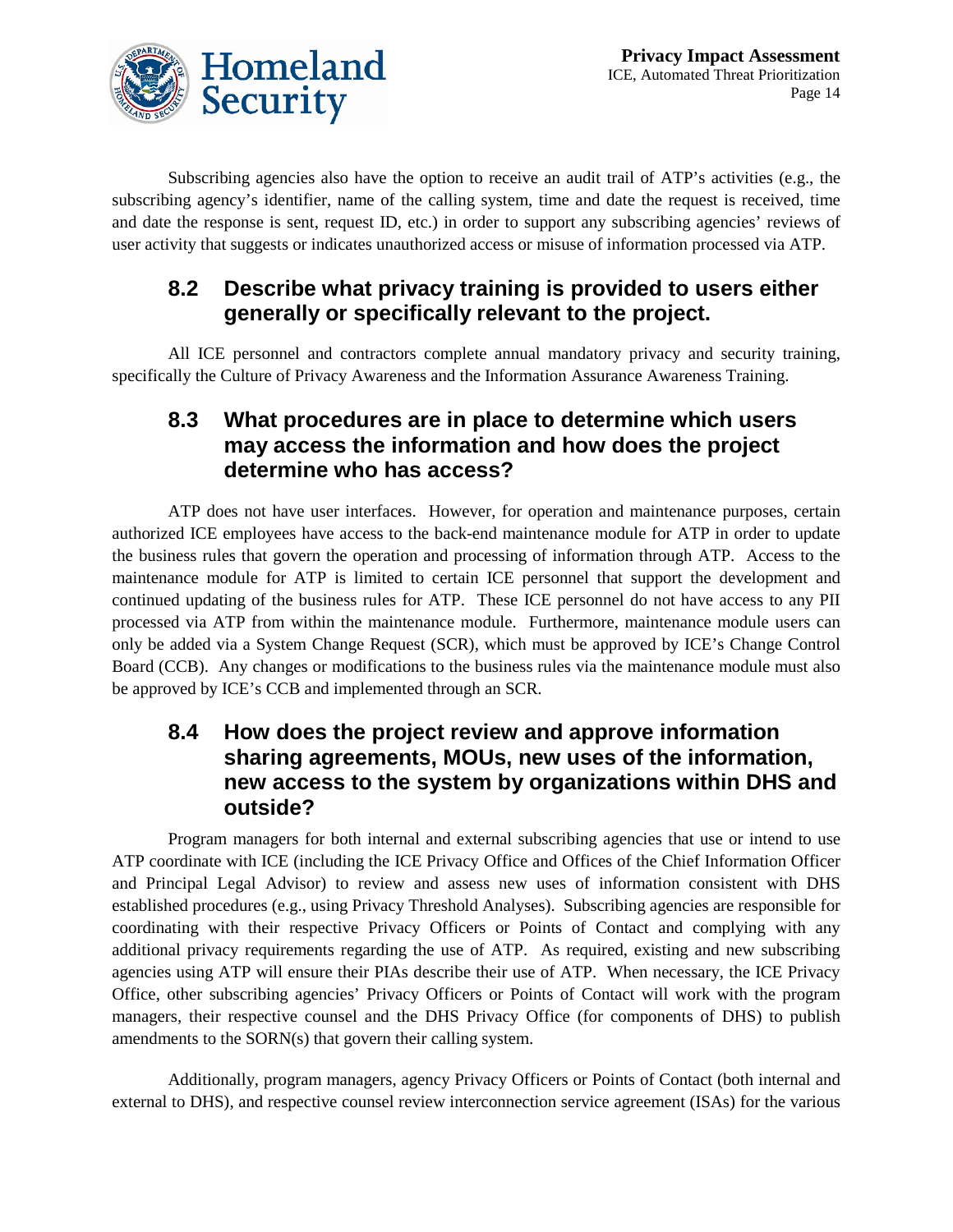

internal and external calling systems that interface with ATP to ensure adequate protections are in place to safeguard information transmitted between ATP and the calling system.

## **Responsible Officials**

Lyn Rahilly Privacy Officer U.S. Immigration and Customs Enforcement Department of Homeland Security

## **Approval Signature**

\_Original signed copy on file with the DHS Privacy Office.\_\_

Mary Ellen Callahan Chief Privacy Officer Department of Homeland Security